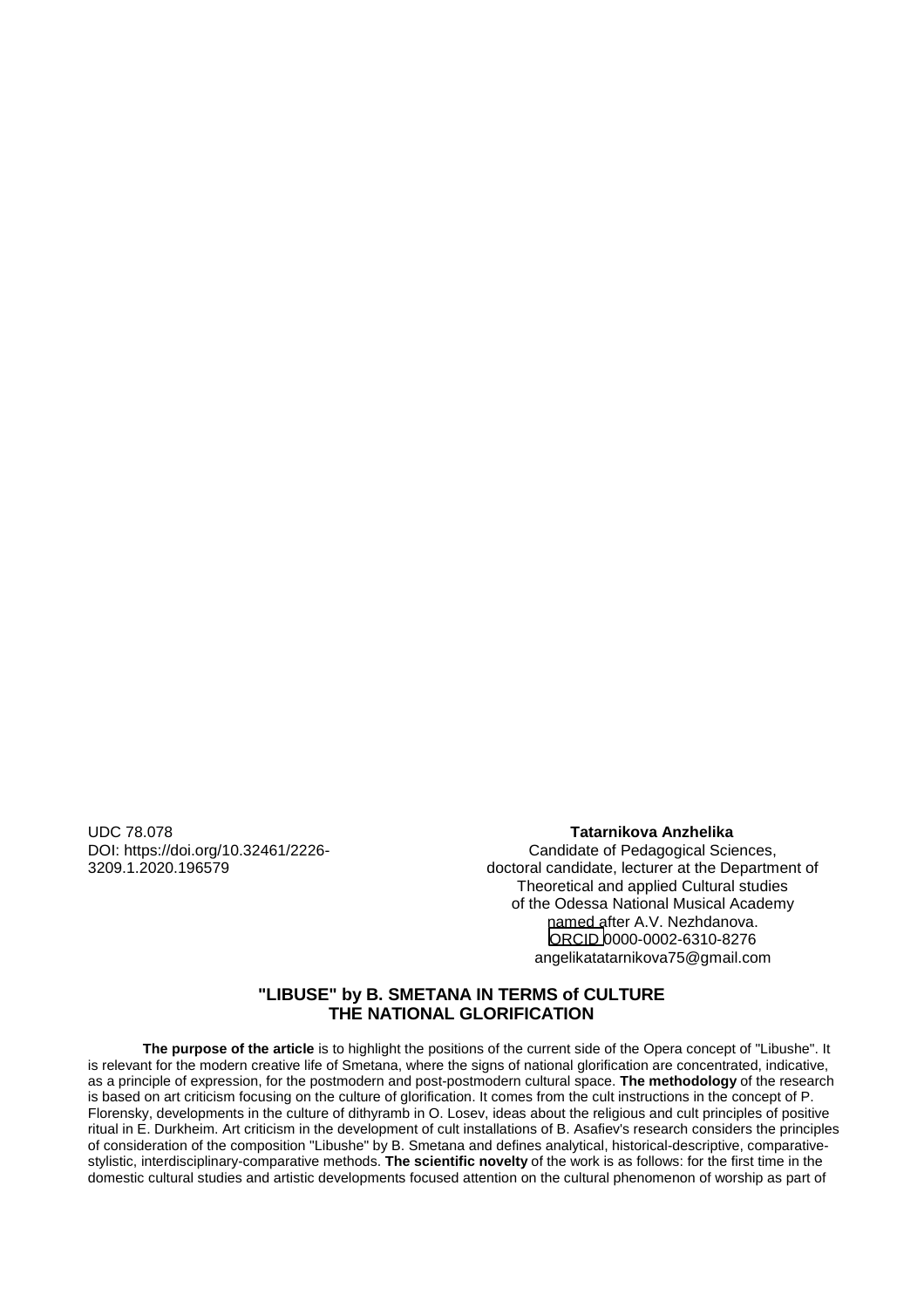the expression of the national idea of the composition of the musical-a stage performance called Opera. **Conclusions**. Generalization of the spiritual-semantic and dramaturgical specifics of "Libushe" Would. B. Smetana allows us to put forward the concept of quasi-liturgical content of the named work. This poetics reveals creative and ideological parallels to the stage performance of "Ruslan and Lyudmila" by M. Glinka as the "Slavic Liturgy". According to B. Asaf'ev, both before Wagner's musical and theatrical heritage and its mythopoetic attitudes and before the Pasion of J. S. Bach-piest, he realized that Lutheranism was in contact with the Byzantine liturgical practice.

**Key words:** "Libushe" by B. Smetana, cult, culture, national glorification, liturgical foundations of the composition structure, pietism by Y.S. Bach.

**Татарнікова Анжеліка Анатоліївна** , *кандидат педагогічних наук*, *докторант*, *викладач кафедри теоретичної та прикладної культурології Одеської національної музичної академії ім*. *А. В. Нежданової* **«Лібуше» Б. Сметани у вираженні культури національного славлення**

**Метою** даної роботи є висвітлення позицій актуальної для сучасного творчого буття сторони оперної концепції «Лібуше» Б. Сметани, в якій зосереджені ознаки національного славлення, показові, як принцип вираження, для постмодернового і пост-постмодернового культурного простору. **Методологічною** основою дослідження покладено мистецтвознавчі зосередження на культурі уславлення, що походять з культових настанов в концепції П. Флоренського, розробок з культури дифірамбу у О. Лосєва, уявлень про релігійно -культові засади позитивного ритуалу у Е. Дюркгейма, а також мистецтвознавче спрямування у розробках культових установлень в дослідженнях Б. Асаф'єва. Відповідно, аналітичний, історико-описовий, компаративно-стильовий, міждисциплінарно-порівняльний методи визначають принципи розгляду композиції «Лібуше» Б. Сметани. **Наукова новизна** роботи полягає у наступному: вперше у вітчизняному культурознавстві і мистецтвознавчих розробках зосереджена увага на культурному феномені славлення як складової вираження національної ідеї у композиційному рішенні музично-сценічної дії названої опери. **Висновки.** Узагальнення духовно-смислової та драматургічної специфіки «Лібуше» Б. Сметани дозволяє висунути концепцію quasi-літургійного наповнення названого твору, поетика якого виявляє творчо<sub>-</sub>ідеологічні паралелі і до сценічного дійства «Руслана і Людмили» М. Глинки як «слов'янської літургії» за Б. Асаф'євим, і до вагнерівського музично -театрального спадку та його міфопоетичних настанов, і до пасіону Й. С. Баха-пієтиста, що усвідомлював контактність лютеранства з візантійською літургійною практикою.

**Ключові слова:** «Лібуше» Б. Сметани, культ, культура, національне славлення, літургійні засади будови композиції, пієтизм Й. С. Баха.

**Татарникова Анжелика Анатольевна,** *кандидат педагогических наук, докторант, преподаватель кафедры теоретической и прикладной культурологии Одесской национальной музыкальной академии им. А. В. Неждановой*

### **«Либуше» Б. Сметаны в выражении культуры национального славления**

**Целью** данной работы является освещение позиций актуальной для современного творческого бытия стороны оперной концепции «Либуше» Б. Сметаны, в которой сосредоточены показатели национального прославления, показательные как принцип выражения для постмодернового и пост -постмодернового культурного бытия. **Методологической** основой исследования выступают искусствоведческие сосредоточения на культуре прославления, исходящие из культовых установок концепции П. Флоренского, разработок по культуре дифирамба А. Лосева, представлений о религиозно -культовых основах позитивного ритуала у Э. Дюркгейма, а также искусствоведческое направление в разработках культовых установлений у Б. Асафьева. Соответственно, аналитический, историко-описательный, компаративно-стилевой, междисциплинарно-сравнительный методы определяют принципы рассмотрения композиции «Либуше» Б. Сметаны. **Научная новизна** работы заключается в следующем: впервые в отечественном культуроведении и искусствоведческих разработках сосредоточено внимание на культурном феномене прославления как составляющей выражения национальной идеи в композиционном решении музыкально-сценического действия названной оперы. **Выводы.** Обобщение духовносмысловой и драматургической специфики «Либуше» Б. Сметаны позволяет выдвинуть концепцию quasiлитургического наполнения названного произведения, поэтика которого выявляет творческо -идеологические параллели и со сценическим действом «Руслана и Людмилы» М. Глинки как «славянской литургии» по Б. Асафьеву, и с вагнеровским музыкально -театральным наследием и его мифопоэтическими установками, и с пассионом И. С. Баха-пиетиста, осознававшего контактность лютеранства с византийской литургийной практикой.

**Ключевые слова:** «Либуше» Б. Сметаны, культ, культура, национальное прославление, литургийные основы строения композиции, пиетизм И. С. Баха.

The relevance of the stated topic is determined by the all-Slavic significance of B. Smetana's legacy. The musical development of the national principle of the composer's creativity has a deep meaning in the creative, practical and theoretical use of the present, when the processes of global globalization and integration are combined with the trends of local and regional distributions in the world and internal national life. The "Libouche" opera is a definite exception in the dramatic search of the nineteenth century, since the explicit epic-lyrical composition of its music is not compatible with the positions of musical drama, indicative of romanticism, thus preceding the non-dramatic concepts of Opera and stage cantata-oratorio of the twentieth century.

The opera, according to the plan of B. Smetana himself, embodies female heroism, which had certain parallels to the image of Wagner's brunhilde, but bypassing the tragic and dramatic tension of the image of the German Valkyrie. The composer himself saw a parallel of his work to Wagner's "Meistersingers", but the feminized essence of the heroic idea is quite sharply opposed to the masculine representation of the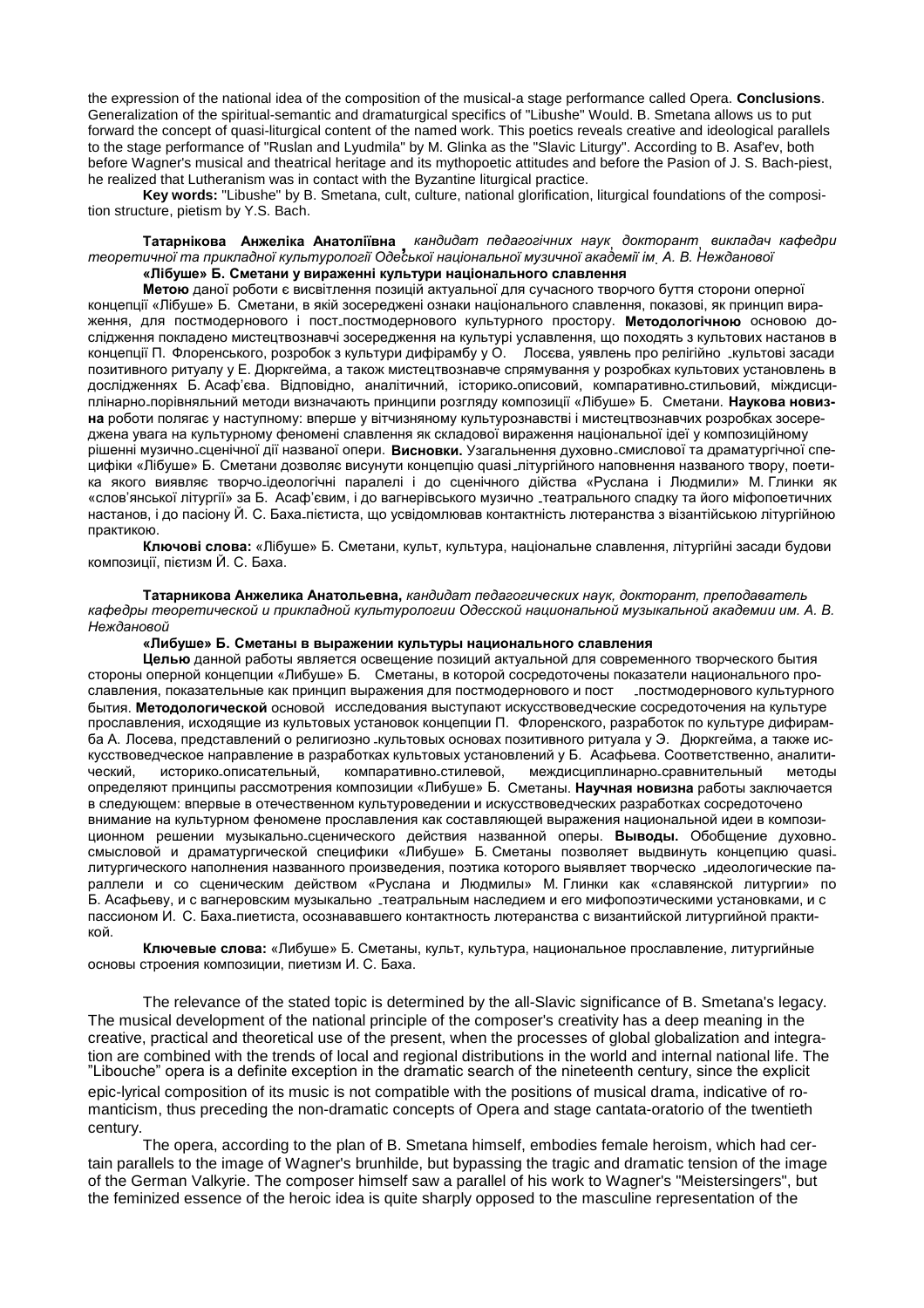concept of national reconciliation in this work of the German composer. In addition, with all the features of the epic drama in the named work of G. Wagner also shows signs of a musical drama of the type of German romantic Opera indicative of this author with a pronounced conflict, which is represented by the confrontation of individual (Walter) and individual (Sachs) beginnings, fans of the national Association (the Opera was created on the eve of the national unification of Germany) and those who ideologically-creatively (Beckmesser) and spontaneously-inertially (the inhabitants of Nuremberg) oppose this.

B. Smetana's Opera has certain parallels to M. Glinka's "Ruslan", the essence of which was noted by B. Asafiev as "the Slavic Liturgy of Eros" [1], as well as to the search for a stage cantata-oratorio of the XIX-XX centuries, the principles of which were established in the musical and stage sphere of the last century.

The analysis of research and publications devoted to the work of B. Smetana, in particular, the Opera "Libushe", is presented by the monograph of I. Martynov, the works of I. Belzi, as well as historical essays of M. Druskin [4]. However, most of them were published in the middle of the last century, representing the creativity of B. Smetana under a certain ideological "angle". However, the actualized experience of modernity-twentieth century avant-garde and post-modernism of the last decades of spiritual and symbolic component and clavelina Opera classics poetics of Czech music (including in "Libuse") until visual in domestic musicography literature, although it is this legacy Would B. Smetana can be very useful when presenting the modern theory of musical and stage drama and practical embodiments in the productions of the corresponding performances.

The purpose of this work is to highlight the positions of the current side of the Opera concept of "Libushe" that is relevant for modern creative life B. Smetana, where the signs of national glorification are concentrated, indicative, as a principle of expression, for postmodern and post-postmodern cultural life.

Methodological work of the study put art focus on the culture of glorification, based on the cult installations in the concept of P. Florensky, developments in culture, sing the praises of O. Loseva [6], ideas about the religious principles of positive ritual from Durkheim as well as art direction in the development of the iconic plants of B. Asafiev [1], in the works of O. Muravskii [8]. Accordingly, analytical, historical-descriptive, comparative-stylistic, interdisciplinary-comparative methods determine the principles of considering the composition of B. Smetana "Libushe".

Presentation of the main material. The Opera "Libushe" by B. Smetana was written by the composer as a "Czech holiday Opera" [10, p. 658], dedicated to the celebration of the foundations of the Czech state (1872). The author has been waiting for its production for almost 10 years. The premiere took place in 1881, although even then the sick composer, according to him, could not cover the entire scope of such an event. The text was written in German by I. Wenzig and was subsequently translated into Czech by E. Spindler. At the center of the Opera action are the life steps of the legendary Princess libusche, the founder of Prague, who managed to achieve national harmony and thus lay the high ideals of the unity of the nation, who survived the hardest historical trials and had the opportunity to assert herself in the nearest historical perspectives.

The evaluation of this Opera is ambiguous. In M. Druskin's book of essay " The Opera" legacy of B. Smetana is stated that " the Main types of Smetana operas are heroic and comic. Their most striking examples: "Dalibor", "Sold bride"...". And at the same time, in the further presentation, the author quotes the words of the composer's self-assessment: "This is my best work in the field of high drama" [4, p. 474]. On the pages devoted to the review of B. Smetan's Opera works as a whole. Regarding libouche, M. Druskin writes: " a special place in Smetana's work is occupied by the Opera "Libushe" (1871-1872). The composer called it a "solemn" picture " and insisted that it should not be used in everyday situations, but only in exceptional cases – on days of national holidays. This is how it is done in Czechoslovakia to this day" [4, 472-473]. And then there is the explanation: "Libushe is an epic and majestic work that glorifies (italics A. T.) the Motherland and the people."..> The tone of the narration is strict and solemn, the recitation is sublime, and the powerful choral frescoes give the Opera the image of a monumental oratorio ... " [4, 473].

The Opera named by B. Smetana stands out from what was written by his predecessors and contemporaries for its Frank glory, bypassing theatrical drama as such. The composition was composed in the significant year 1872, when he finished his "Heroic Symphony" and began writing "Prince Igor" by V. Borodin; when, a year earlier, the essentially heroic Opera "Siegfried" By G. Wagner was completed, as it is content-structurally central in the tetralogy "Ring of the Nibelung". From what has been said, it follows that B. Smetana clearly responded to the "call of time" (see about the" spirit of the era " in g. Hegel [2]), creating something majestic and heroic, in the glorification of the national heritage of the State, why the historical example was the events of 1871: the formation of a United Germany-Prussia and United Italy.

B. Smetana was clearly inspired by the political tendency of the state to reinforce the self-importance of the nation – this was the creation of "national Opera of the popular holiday type" [10, 658]. The work was planned as Coronation Opera for Kaiser Franz Josef I, who was to become king of Bohemia in Prague. But the situation changed somewhat, and the premiere of the Opera, which was to take place on November 12, 1872, was postponed to June 11, 1881. Smetana was not included in the category of "popular" works, since it was obviously "heavy" in its depth and internal tension, rather it correlated with the operatic epic achievements of R. Wagner and representatives of the "Mighty bunch". Relations with the latter did not develop, but the support of F. List from R. Wagner's entourage was unquestionable.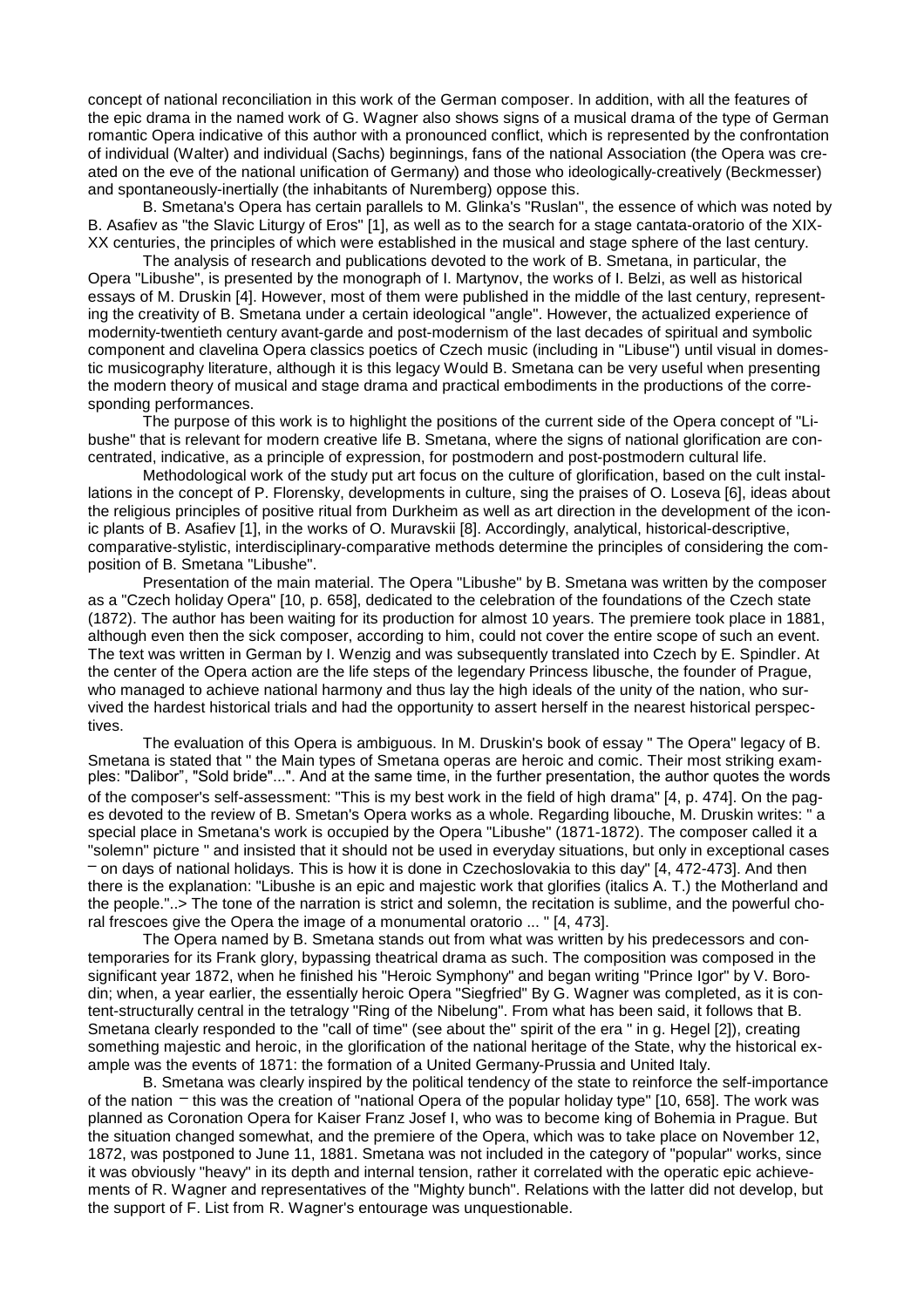According the compositions of A. Borodin and G. Wagner, with which the composition of B. Smetana has certain analogies, The latter stands out, as indicated earlier, for its self-sufficient female satire, as well as the unique character of conflict-free drama, which has no direct analogues among contemporaries. The entire Opera, as a whole, is resolved in the key of C-dur, recalling with its one-tone vibudovanistyu some operas-poems by G. Wagner ("the flying Dutchman" in d-moll, "Tristan and Isolde" in a-moll, "Nuremberg meistersingers" in C-dur). However, two of the named "one-tone" compositions have a state-of-the-art principle of presenting the drama, pronounced features of "demonism" in the thinking and actions of the characters, which ultimately leads to a tragic denouement. The only real analogue in this regard is the "Meistersingers", as the composer himself stated.

There is another sample of the Opera, which is correlative with the "Libushe" B. Smetana: "Ruslan and Lyudmila" by M. Glinka, whose huge composition is held around the key of D-dur, and in which conflict situations are pushed aside by pictorial comparisons of numbers-portraits of characters, individual or collective teams in choirs. The glorious principle of "Ruslana" is self-evident, as indicated by B. Asafiev, defining this work as "the Slavic Liturgy of Eros" [1, 15-34]. And the Frank conviviality and predominance of major keys of the work of M. Glinka and B. Smetana cream is really internally similar.

The differences are also obvious: M. Glinka has developed choral and ballet scenes, the characters are quite numerous, and the "liturgical" nature of the Opera is supported by a significant role in the action of large-scale choral scenes. "Libouche" is closer to R. Wagner's operas in its "loud-speaking chamber": the stage action is closer to the monopera, since the libouche part covers all the main points of the performance. There are seven characters in the Opera, and the monumental and powerful choruses have rather plot-stage episodic characteristics. Nevertheless, the liturgical character of the work's structural characteristics is manifested in the form of an unequal two-phase adjustment of the type and analogy suggested by B. Asafiev for the Orthodox Liturgy in relation to "Ruslan and Lyudmila": "the Liturgy of the catechumens" – "the Liturgy of the faithful".

In the case of "Ruslan", the parallel to the "Liturgy of the catechumens" is 4 acts from 5 acts, and in the final 5 acts, the art critic finds an analogy to the Liturgy of the faithful [1, p. 15-21], since the I-IV actions demonstrate the steps of testing for the heroes, while the V act shows their spiritual purification. This uneven distribution of semantic material in the composition does indeed have an analogy to the Orthodox service, since the part of the "Creed" that corresponds to the "I believe" is placed in the middle of the liturgical and ritual "space" for Catholics.

In this regard, the composition of B. Smetana in this Opera is clearly close to the Orthodox or old-Christian service, since two of the 3 acts almost completely cover information about the trials, and only in the final scene of act II there is a turn to spiritual Purification: Libushe refuses his crowned virginity, choosing the "noble of the peasants" as his wife, which cuts off attempts by Hrudosh and Styaglav through their princely inheritance to get the hand of the Princess. Libushe's decision is interpreted unambiguously in line with the heroine's" democratic " intentions, although ancient evidence of the farming of kings (Homer's Odyssey) attests to the unity of the peasant and chivalric cause. So Libushe, whether introducing a new motive for uniting various social strata, or restoring the forgotten archaic correlation of ploughmen and warring Nations, declares his meekness, giving the primacy of government in men's hands.

Act III, which presents libusche's last prophecy of the future glory of Bohemia, clearly embraces a meaning comparable to the Liturgy of the faithful. But, as in M. Glinka, the liturgical dynamics in the arrangement of the Opera composition is corrected with a solemn beginning  $-\pi$  an Overture that provides for the thematic content of the final act, demonstrating the "picturesqueness" that I would mention. Sour cream, talking about your Opera.

Generalizing the intonation-dramaturgical specifics of "Libushe", we note that this Opera is not only monotonous, it is also monotematic: the initial theme, which represents the glory of Libushe, is built in the symbolism of Light and good power (from Pythagoras, a-b-c embody celestial entities, of which the tonality of C indicates Strength [3, 239]). This same tonality is still a unity in the dramaturgy of G. Wagner's "Nuremberg meistersingers", the same tonality caused the delight of the "kuchkists" in the finale of the Second Symphony of P. Tchaikovsky with variations on the Ukrainian comic song "Zhuravel", which is powerful in its laughable expression.

Plot-stage conflict in the analyzed Opera of B. Smetana is planned for action, but at the end of the same act-is removed by the decision of Libushe is to cede power for the sake of the prosperity of the nation. Do not forget that blood-indicators of ethnic Slavs, the Czechs, due to the Celtic grounds (hence taken in the German world, the name of the Czech Republic-Bohemia, "land battles", i.e. the Celts) where tangible tradition of female activity in public life, and military exits. The libusche figure is a reminder of the Czech archaic connection with Celtic cultural foundations, the masculinization of which appeared in the Slavic entry into the Celtic area.

In the subject Libuse-the ruler that appears at the beginning of the Overture as the leading thematic material, having no opposition, but only additions (the second theme of tenderness Libuse, vol. 26) and comparison (subject Premysl, vol. 75, heroic Es-dur  $-$  tone is associated with the image of Charles IV In the prophecy of Libuse in the III action). This brings the structure of the Overture closer to the two-part reprise form (Reprise – vol. 114, Tempo I), in which the features of either the strophic structure or the old-time Sona-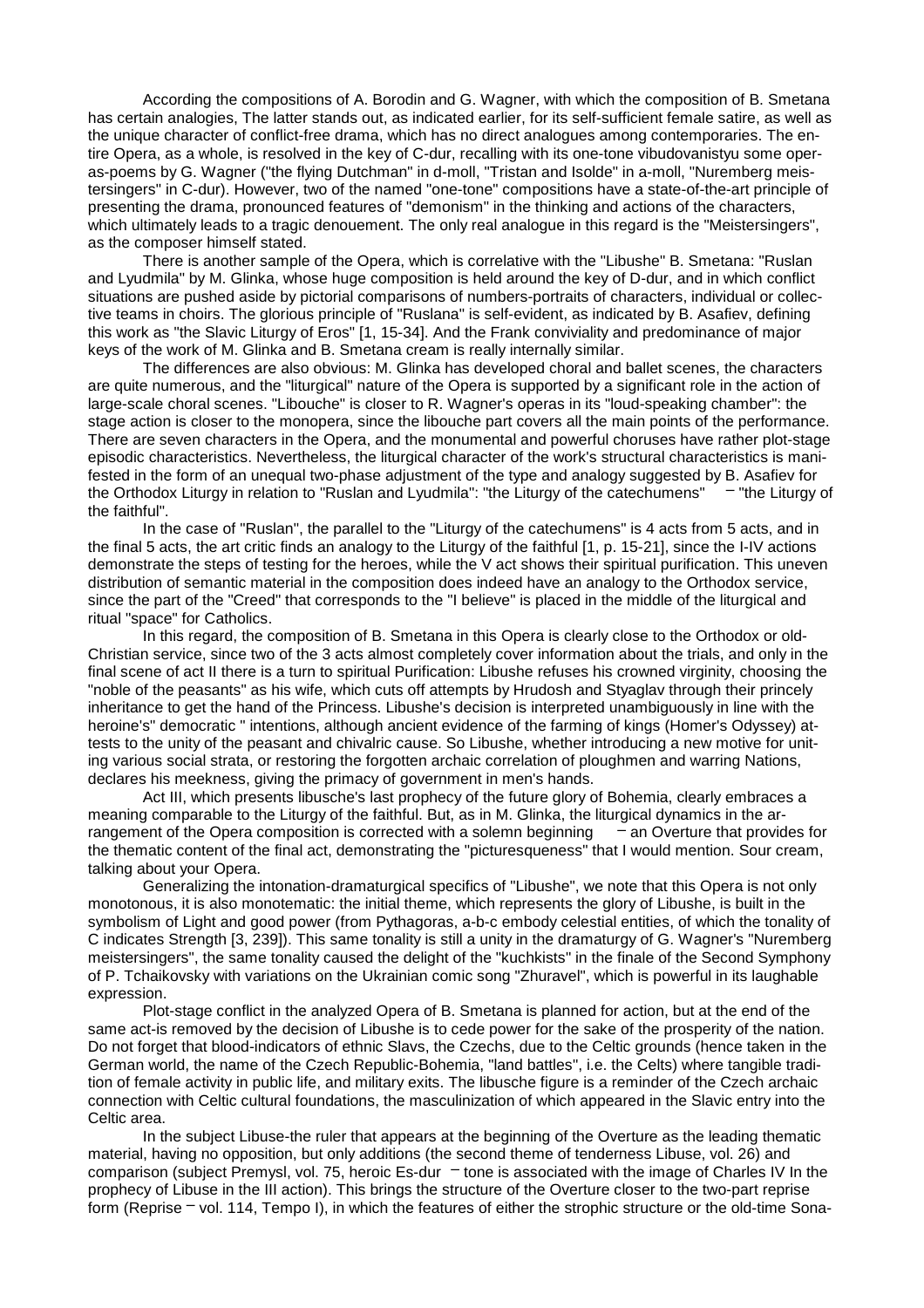ta are recognizable. The latter are brought together in those Sonata "hints "of the construction of the songhymn construction" Zap-chorus", from which the foundations of the Sonata form have historically risen. The course of the major triad tones of the first theme of Libushe-Ruler is the basis of all other melodic-chord formations and, above all, this is demonstrated by the theme of Przemysl  $-$  Libushe's chosen one. And the rhythmic type of movement of the Hoda organically merges with this kind of rhythm in the quote of the Hussite hymn in the Opera's finale. In this last demonstration is obvious for vintage gymnotiform shift I, VI and VII natural melodic steps down from d, which gives connectivity with the expressive power of natural in Libuse themes in which variability I and II degrees (that is, the variability principles c and d) are similar virgulinoconnotation.

In General, the construction of the Opera to a certain extent unfolds the Reprise of the two-part nature that is claimed by the Overture, imitating the kind of variation of the "Intro-composition" in General that we find in R. Wagner, first of all, in his "Meistersingers". But the General idea of imitation - "Overture (Intro)" - "whole composition" - Would be solved. Sour cream in a fundamentally different dramatic way: In In the framework of the comic, though "weighted" with instructiveness, we have a dramatic conflict, which ends with the harmony of the conjugation of opposites, with the corresponding function of exposure-conflict in action I, developing-harmonizing opposites in action II, and "dynamic" - updated Reprise in action III, which together removes the grounds for conflict.

"Libuse" B. Smetana demonstrates the rudiments of drama in action I. Accordingly, themes, Libuse and the inherent colouring-dur rampant in the 1st and 3rd scenes, and action (3rd  $-$  short form, only the second "theme soft" character), while in the 2nd stage have a blast claims Stagevu and Rugosa, their rivalry (from the main key), which removes the 3rd stage, abbreviated to feeding material scene  $N<sup>2</sup>1$ . So in the co nstruction of act 1, we feel the connection with the structure of the Overture-introduction. And this same architectonic principle is seen in the design of the composite whole. These same structurally significant regularities, i.e. repetition-variation, not development, cover the entire Opera: the action develops the main image, and then the main dramatic node of the plot is discharged  $-$  a decision is made on the state-strengthening marriage of Libushe with her chosen one, that is, podiyovi moments are completed here. Act II is a portrait – indirect and direct-characterization of Przemysl, the chosen one of Libushe, act III, in the form of the last prophecy of the wise virgin Libushe glorifies what was done in the previous acts.

And the action has a dominant position in the sphere of C-dur in act II (5 scenes) we have a onetone ratio of c-moll – C-dur (1, 3-5 scenes), including this theme of Przemysl in C-dur (!), which sounded at the beginning of the second part of the Overture, forming a variative-rozryadzhuyuchu construction regarding events and images And the act. Act III demonstrates the exit from C-dur through the mediation of the "heavenly" (see above) color of a-dur into the glorious tonality of D-dur - because of the above-described emblematics of the C-d shift in the symbolically sounding Hussite hymn, correlating with the heroine's prophecy.

Note the fact that the traditional juxtaposition of male and female scenes in this Opera is "reversed": first there are female scenes, in which the heroic libouche complex reigns, followed by the male cast. And if the masculine principle prevails in both actions, in the presence of a female presence in romantic Opera, then, accordingly, the second action brings to the fore the feminine series (see" Free shooter "by K. Weber," Wilhelm tell " by J. R. Weber). Rossini, "The Huguenot" John. Meyerbeer et al.). According B. Smetana – again, the opposite is true: the second action of "Libushe" is focused on showing Lyutobor and Przemysl, highlighted by Radovan. The appearance of Krasava with Rudozem a few "breaks" monolithic male structure of the scenes, but still, this last prevails.

Indicative is the fact that the main male lead – bass (Přemysl and Radovan baritones, and Khrudosh Lutobor bass as such). That is, the effect invented by M. Glinka-the ratio of bass (baritone) and soprano in the representation of a pair of prisoners (for example, Ruslan-Lyudmila in "Ruslan", and this Opera B. Smetana knew it well from its production in Prague in the 1860s, although personal relations with N. Balakirev and the "kupkists" of the composer did not develop),  $-$  the Czech master giperbolizuvav. After the specified timbre and the ratio indicative for a couple Libuse – Premysl, and Krasava of Rugosa. And this is a very significant parallel to the Slavic Orthodox Opera thinking:"...In the classic Russian Opera, couples in love <... they are often represented by a harmony of voices that is markedly different from the timbral harmonies of Western European Opera. In this last from the XIX century. the standard is: soprano-tenor, whereas in Russian Opera it is often bass (baritone) and soprano: Ruslan-Lyudmila in Glinka, Demon-Tamara in Rubinstein, Igor-Yaroslavna in Borodin <...> the "consistent antinomics" of voices is outlined, in the spirit of old Christian Church "antinomies", symbolizing the mental readiness to identify different things. < ... > There is a certain timbral continuum, symbolizing the rationalistic clarity of distinguishing different things in the similar with the principle of "overcoming the semantics of matter" into a substrate of a single quality" [5, 80-81].

This is how the Orthodox sense of the Czech state glory is manifested on a conscious level  $-$  the Hussites, the soldiers for the Byzantine basis of Worship, who, in their spiritual and organizational order of battle, relied on the experience of the Zaporozhian Sich and formed an emblematic position for the Czech nation and state in it. Dramatic collisions are outlined and removed in the first act. Acts II and III make up gigantic stanzas-hymns in praise of what is stated at the end And the action. Accordingly-architecturally-we have a two-phase construction in the Opera composed of three acts, and, in the semantic interpretation of